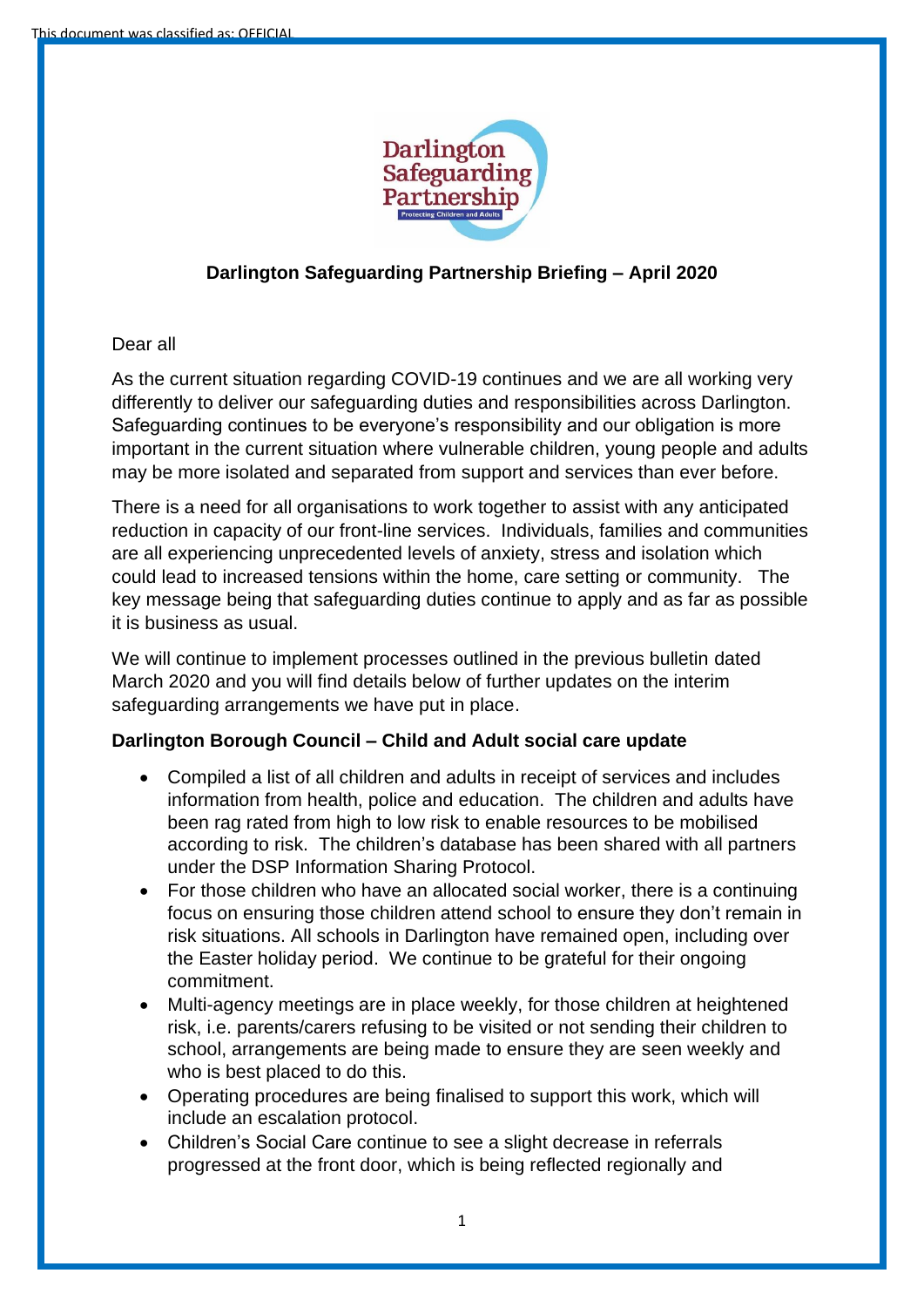nationally. The new front door arrangements are in now place with oversight of the care planning pathways.

- Agile working practices have been implemented. Where it is essential for face to face contact with families, social distancing is observed and a risk assessment undertaken, Public Health England Guidance is being followed where PPE is not available. Contacts with children and families are being undertaken using Skype, WhatsApp or telephone wherever possible or appropriate.
- Strategy Meetings, Initial Child Protection Conferences, Review Child Protection Conferences, Core Groups and Looked After Reviews for children are being undertaken using Microsoft teams.
- Levels of Safeguarding referrals into Adult social care are low which is being reflected nationally. Measures have been taken to strengthen reporting arrangements from care homes following the decline. Daily calls with homes are taking place to ensure any safeguarding issues are addressed.
- Strategy Meetings for Adult Safeguarding are continuing by Microsoft Teams or telephone conferencing.
- Adult Social Care are continuing to follow the principles of Making Safeguarding Personal to ensure people are involved wherever possible. This is being undertaken by telephone or other forms of communication i.e. face time, zoom where feasible with the individual or their advocate/family representative.

### **Health organisations update:**

- Contributing to the weekly Critical Safeguarding Partnership Group meetings to ensure those children rated at highest risk are safeguarded.
- Health partners are not experiencing an increase in safeguarding issues, however are anxious there is a lot less contact between GP's and families and they have been asked to heighten vigilance.
- Health are highlighting concerns with children presenting very late, especially those with complex health needs, parents are not following usual pathways, resulting in a delay in presentation with unwell or injured children. It is assumed this is parents/carers reluctance and anxiety in accessing health care due to COVID-19, which may lead to safeguarding concerns. National Guidance has been developed, the RCPCH has produced a number of [guidance documents](https://www.rcpch.ac.uk/key-topics/covid-19) on COVID19 and there is a [poster](https://www.rcpch.ac.uk/sites/default/files/2020-04/covid19_advice_for_parents_when_child_unwell_or_injured_poster.pdf) for parents on warning signs for illness in children as well as other resources for families to access.
- Health providers are working hard to ensure staff in all areas have access to PPE which will be used in all face to face contacts with patients where it is not possible to safely maintain a 2m distance. Where face to face is not required, contact is being made by telephone or video where possible.
- TEWV are continuing to manage bed capacity and have suspended all visiting to inpatients. Skype-enabled tablets have been delivered to facilitate 'virtual' visiting. Mental health support for those in crisis continues to be made available and community mental health continue to prioritise contact with patients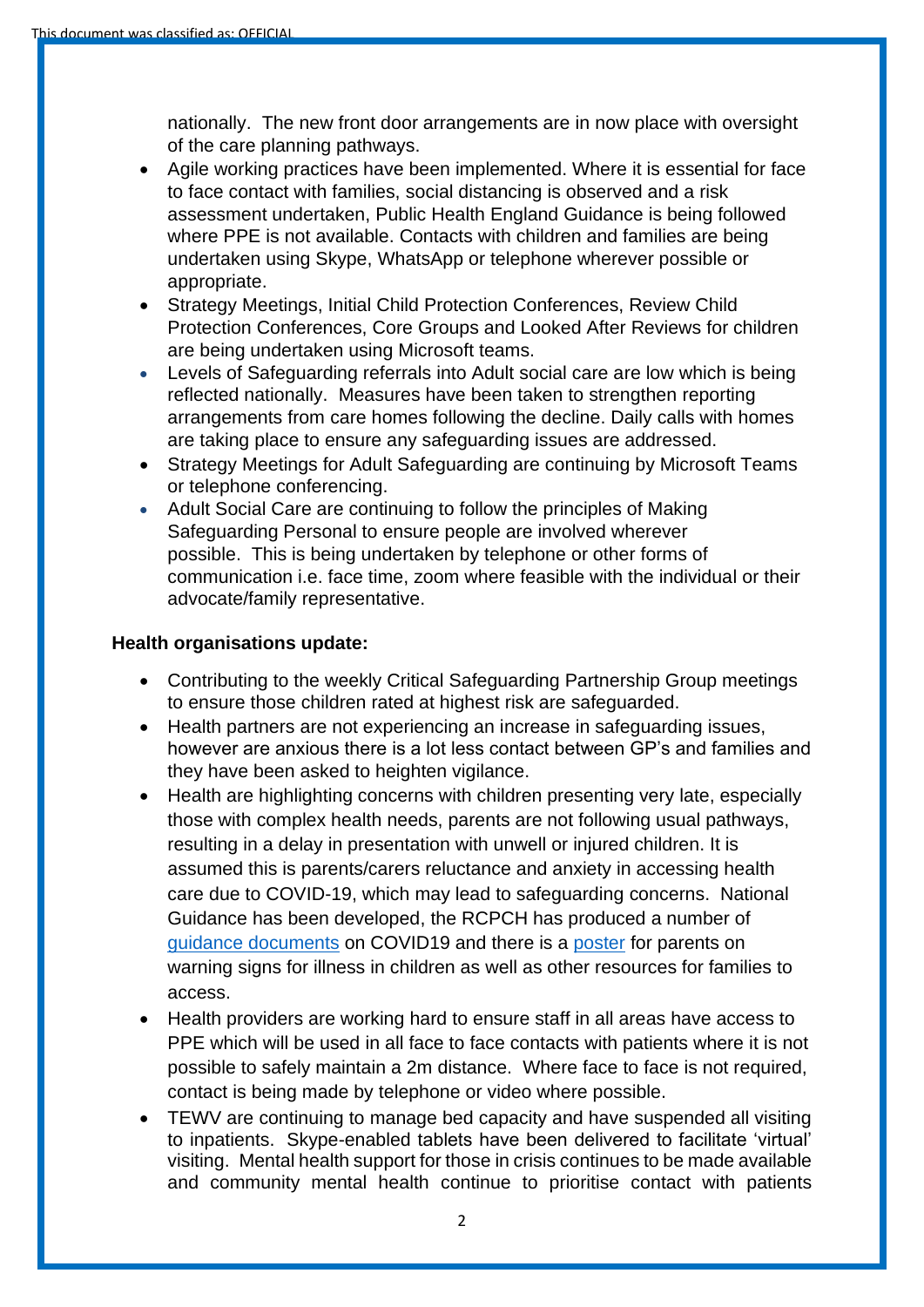assessed as highest risk. The service are working hard to ensure that all patients receive regular contact over the coming weeks to provide support and help avoid social isolation.

- HDFT 0-19 service continue to prioritise safeguarding across its service. The 0-19 service is undertaking new birth visits, the service is struggling with PPE so staff are risk assessing when home visiting. There have been issues following discharge from hospital for new births with low birth-weight, scales have been left in the family home and video calls are being held on a weekly basis. Child Protection meetings are being held using Microsoft Teams.
- CDDFT urgent Looked After Children (LAC) Initial Health Assessments continue to be delivered and are being undertaken by telephone consultation with carers/young people rather than face to face.
- It has been highlighted there have been some issues regarding consent. It has since been agreed under the circumstances that verbal consent can be obtained.

### **Durham Constabulary update:**

- Business as usual and where there is a need for social distancing, measures have been put in place such as virtual strategy and partnership meetings and the use of PPE to allow child protection, support and investigation processes to continue.
- Working with partners to ensure children are still visible to authorities where they may have specific needs and vulnerabilities.
- Increased ASB patrols and advising children and parents around their legal obligations to comply with the current emergency lockdown.
- Monitoring domestic violence and trying to increase opportunities for men and women to report abuse.
- Online preventative work continues in order to protect children and the vulnerable from online fraud and exploitation.
- Continue to work with partners/carers to prevent children going missing home and care and safely recovering them when required.

### **Business Continuity**

As a partnership, we have increased our meetings, to have a strong collective oversight of all safeguarding arrangements, which ensure fulfilment of our statutory obligations.

Our website continues to be revised and updated and have provided an information page for Partners on COVID-19, see [DSP website.](https://darlington-safeguarding-partnership.co.uk/about-us/covid-19-information-for-partners/) This page provides the latest updates and changes to services provided by partner agencies as well as signposting to National legislation and guidance.

All face to face multi-agency safeguarding training has been cancelled for the foreseeable time, this is being reviewed on a monthly basis. In the interim, there are e-learning packages available for basic / refresher training in Child and adult